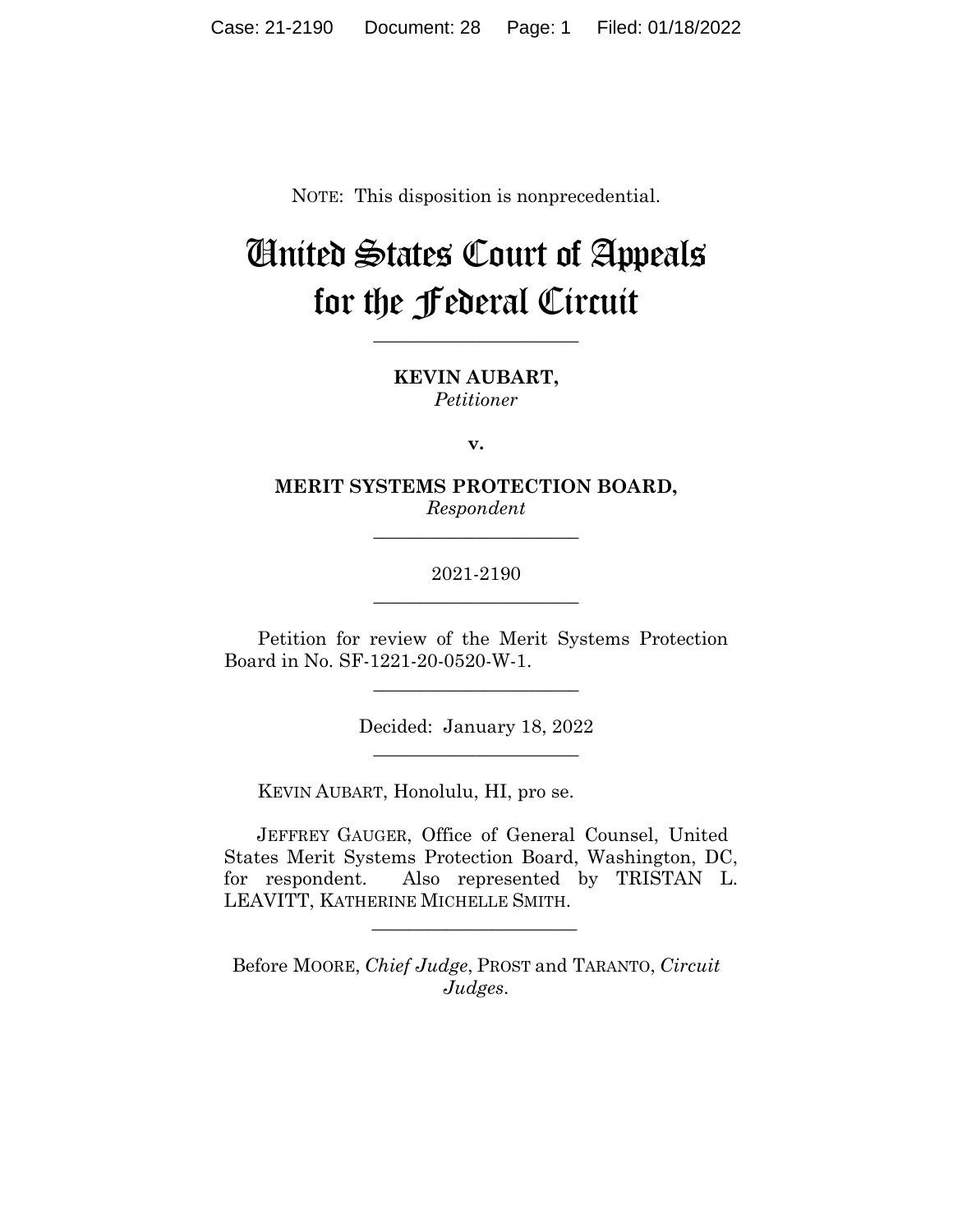### PER CURIAM.

Kevin Aubart filed an Individual Right of Action (IRA) appeal with the Merit Systems Protection Board, alleging that his employer, the U.S. Department of the Army, engaged in prohibited retaliation for his whistleblowing. Specifically, he asserted that the Army created a hostile work environment and proposed to remove him in retaliation for disclosing that three Army employees made materially false statements in various official proceedings. The Board dismissed the challenge, concluding that Mr. Aubart failed to nonfrivolously allege a disclosure protected under the Whistleblower Protection Act (WPA). Supplemental Appendix (SAppx) 1–20; *see also Aubart v. Dep't of the Army*, No. SF-1221-20-0520-W-1, 2020 WL 6269161 (M.S.P.B. Oct. 23, 2020).Mr. Aubart appeals. We affirm.

I

When the events in question began, Mr. Aubart worked as a Supervisory Information Technology Specialist for the Army's Regional Cyber Center-Pacific (RCC-P) group, which was located at Fort Shafter, Hawaii. On February 10, 2017, Lieutenant Colonel Christopher Siegrist, the director of the RCC-P group, sent Mr. Aubart and his coworkers a memorandum under the subject heading "Temporary Duty Relocation" (Siegrist Memorandum), which stated in pertinent part:

1. This memorandum is to inform you of a temporary change in your duty station from the Regional Cyber Center Pacific (RCC-P), Fort Shafter, Hawaii to BLDG 1500 Schofield Barracks effective February 18, 2017.

2. The RCC-P will undergo major renovations within the office and building. As a result, you will be temporarily reassigned to BLDG 1500 Schofield Barracks, where you will continue to perform the same essential job functions that you now perform.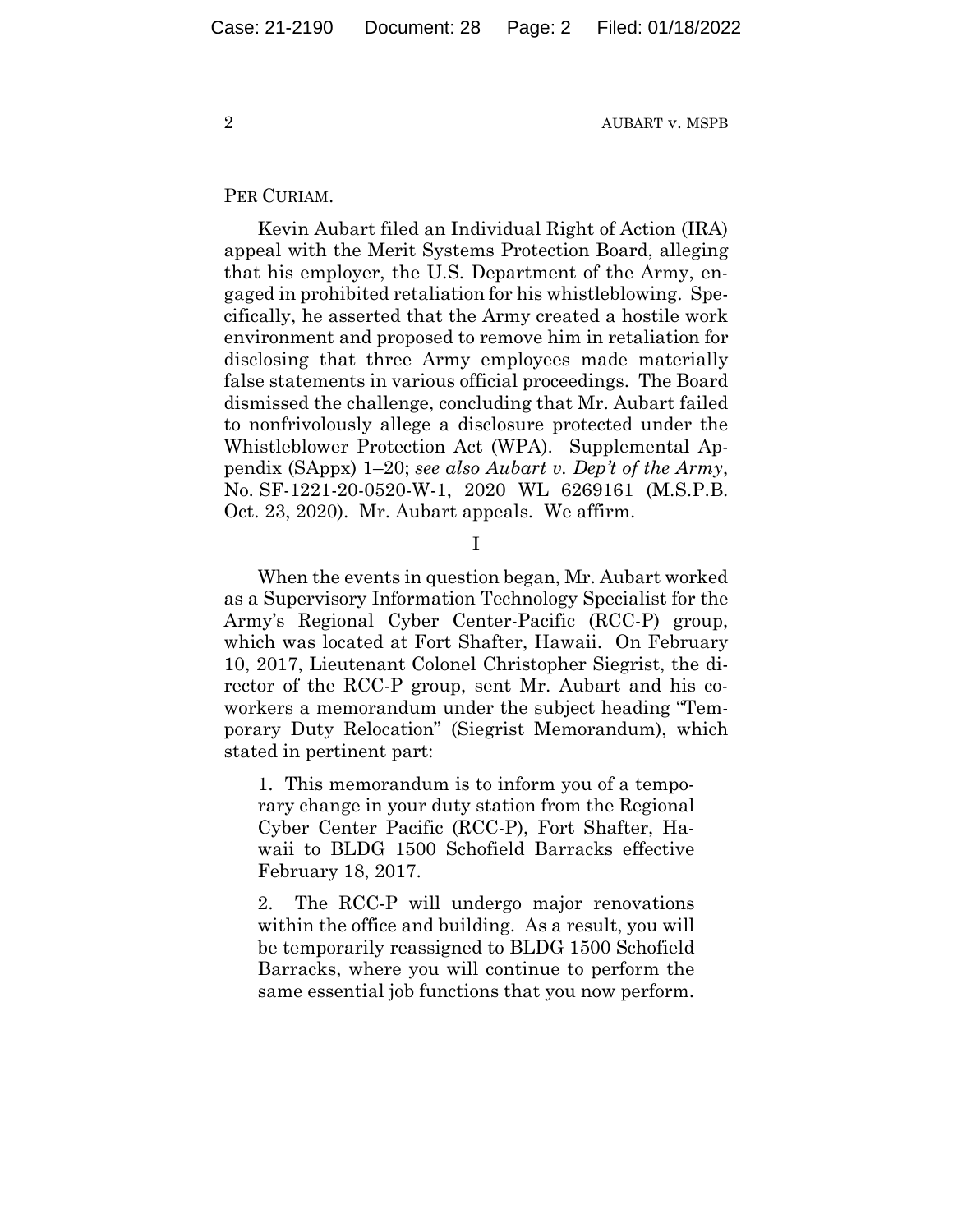We anticipate the completion in 14 weeks and will provide you sufficient notice in returning to Fort Shafter.

3. If you have questions or concerns about this temporary relocation, please address them to . . . .

SAppx 43.On February 18, 2017, the RCC-P group's work began at Schofield, a separate Army base 19.1 miles from Fort Shafter. But despite Lt. Col. Siegrist's original forecast of fourteen weeks for the renovation, the RCC-P group worked at Schofield for more than thirty-eight weeks, until November 14, 2017. During that time, the RCC-P employees' job duties at Schofield were essentially the same as what they had been at Fort Shafter.

In response to the transfer to Schofield, Mr. Aubart and other RCC-P employees requested per diem mileage reimbursement for their additional commuting expenses, but Lt. Col. Siegrist denied those requests. Mr. Aubart then filed an appeal with the United States Civilian Board of Contract Appeals (CBCA). An Army pleading in that proceeding (signed by Army attorney Rachael Orejana) contains two statements referring to Schofield as Mr. Aubart's "official duty station." SAppx 94 ("On or about February 10, 2017, LTC Christopher Siegrist . . . notified RCC-P employees, including [Mr. Aubart], that their official duty station would be changed for a period of approximately fourteen weeks."); SAppx 95 ("It is well-settled that an employee who is engaged in commuting between his or her residence and official duty station is performing personal business, not official business, for the government, and the employing agency is not required to pay the transportation costs that the employee incurs while commuting."). Similar language appears in an attached sworn declaration from Lt. Col. Siegrist. SAppx 98–99 ("On or about February 10, 2017, I notified RCC-P employees, via written memorandum, that their official duty station would be changed for a period of approximately fourteen weeks and that their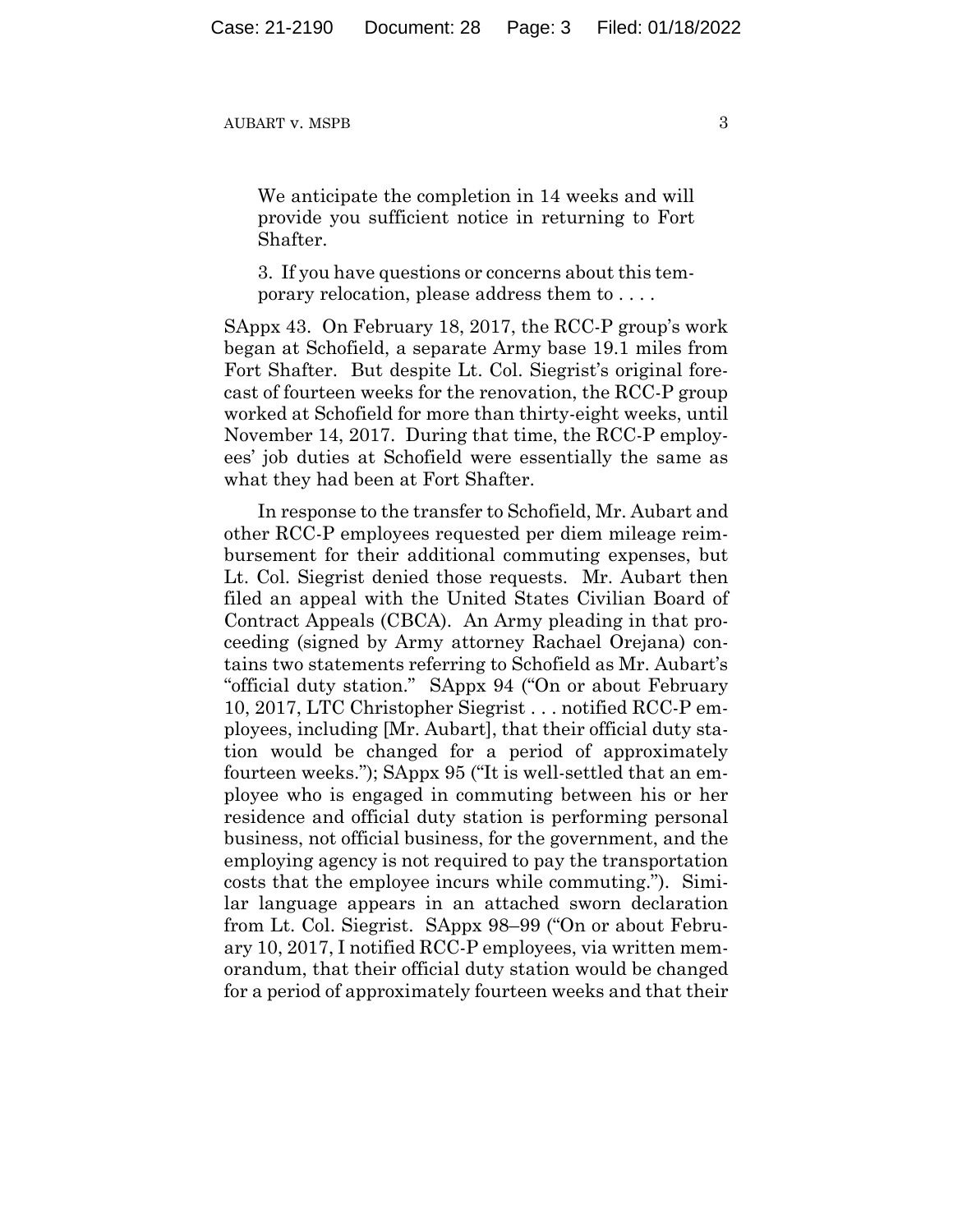new duty station would be located at Building 1500 on Schofield Barracks, Oahu, Hawaii."). The CBCA denied Mr. Aubart's claim on September 11, 2017, and Mr. Aubart withdrew the appeal of the denial he filed in this court.

On December 28, 2017, Mr. Aubart initiated another proceeding: He filed a civil complaint against the Secretary of the Army in the District Court for the District of Hawaii, asserting that he was entitled to compensation for his travel expenses because his relocation to Schofield qualified as Temporary Duty (TDY)—as opposed to a Permanent Change of Station (PCS) or Temporary Change of Station (TCS)—under the Department of Defense's Joint Travel Regulations. *See Aubart v. McCarthy*, No 1:17-cv-00611, 2019 WL 3892408, at \*1, \*3 (D. Haw. Aug. 19, 2019). The Secretary moved for summary judgment, arguing in relevant part that Mr. Aubart would not be eligible for compensation for his travel expenses, because his permanent duty station (or official duty station) had changed during the time he worked at Schofield (whether classified either as a permanent change of station or as a temporary change of station). *Id.* at \*3; *see* SAppx 115–27 (memorandum in support of motion for summary judgment). As part of the summary judgment briefing, the Secretary provided a sworn declaration from RCC-P Deputy Director Scott Chilson stating that "[o]n or about February 10, 2017, Lieutenant Colonel Christopher M. Siegrist provided notice to employees of RCC-P who worked at Building 520 at Fort Shafter that their duty station was being moved to Schofield Barracks because the office at Fort Shafter was no longer available." SAppx 55–57 (dated July 17, 2019).

The district court granted the Secretary's motion on August 19, 2019. *Aubart*, 2019 WL 3892408, at \*6. The court agreed with Mr. Aubart that the Siegrist Memorandum "could have been drafted with greater clarity," but it nevertheless concluded that the "undisputed record supports the conclusion that [Mr. Aubart's] permanent duty station was changed from Fort Shafter to Schofield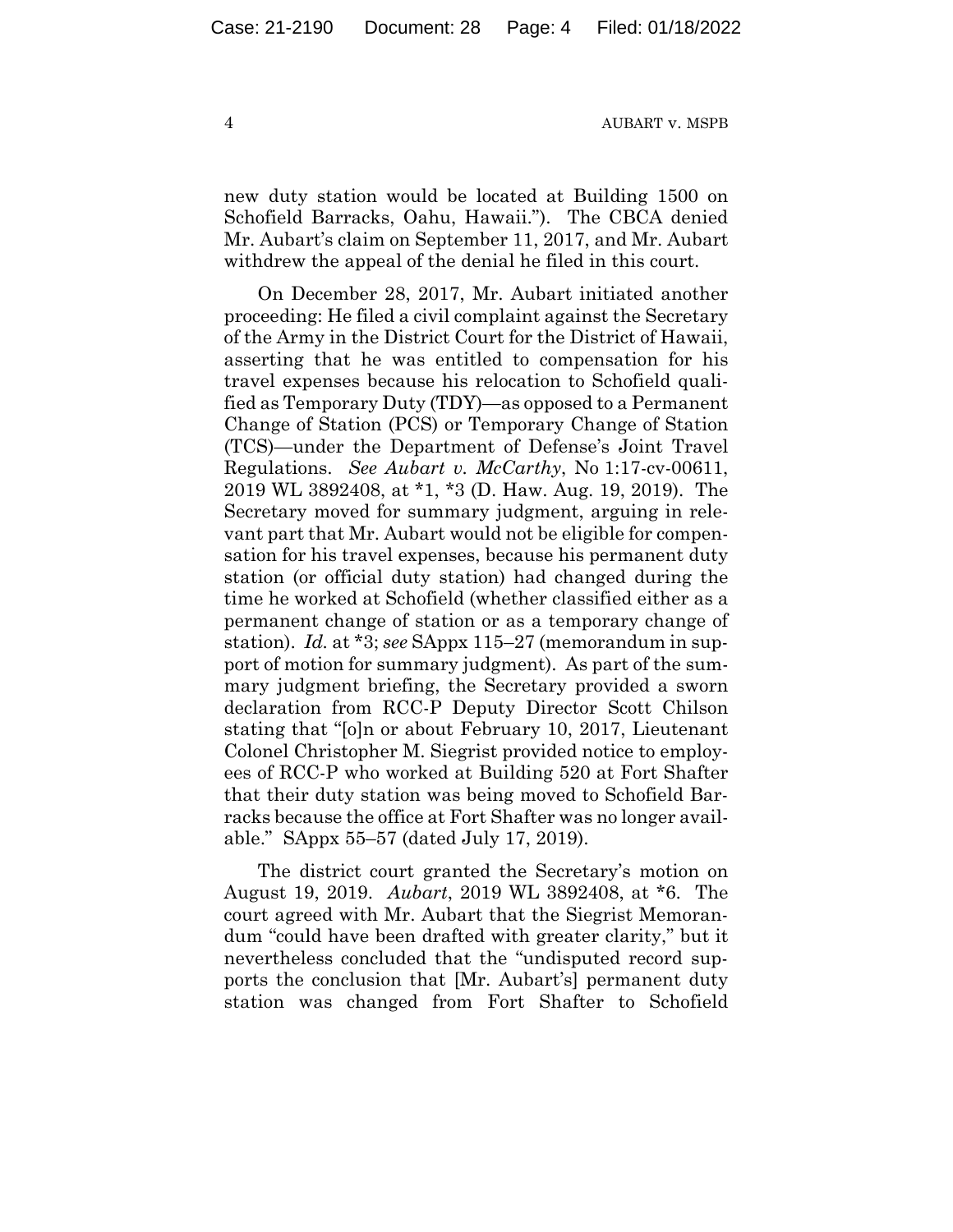Barracks, for the period of February 18, 2017 through November 14, 2017" and that, as a result, he "is not entitled to reimbursement for the transportation costs incurred." *Id.* at \*5–6.Mr. Aubart appealed to the Ninth Circuit, which affirmed in December 2020. *Aubart v. McCarthy*, 830 F. App'x 959, 960 (9th Cir. 2020).

After the district court's ruling but during the Ninth Circuit appeal, on November 7, 2019, Mr. Aubart wrote to Lt. Col. Heath Giesecke, the new RCC-P director, stating: "I am the Whistleblower, but most RCCP civilians know Ms[.] Orejana lied about the permanent change of station to keep us from getting reimbursed." SAppx 58. Similarly, on April 7, 2020, Mr. Aubart wrote to Brigadier General Jan Norris, stating:

In 2017, Army lawyer Rachael Orejana and former RCCP Director LTC Siegrist made false statements in court documents claiming LTC Siegrist notified RCCP employees of a PCS via a "Siegrist Memorandum" despite the fact that the Siegrist Memorandum clearly refers to a TDY, not a PCS. The purpose of these statements was to justify denial of otherwise lawful TDY claims. . . . In 2019, Ms[.] Orejana admitted in [a] sworn statement that the Siegrist memorandum never referred to a PCS. Despite Ms[.] Orejana's admission, Army lawyers continue to assert in court documents that the Siegrist Memorandum notified RCCP employees of a PCS . . .1 Army lawyers solicited a false sworn statement from RCCP Deputy Director, Scott

<sup>&</sup>lt;sup>1</sup> Mr. Aubart is apparently referring to a February 11, 2019 submission Ms. Orejana made to the Merit Systems Protection Board in a separate case involving him, in which she made the verifiably true statement that she "*never* referred to a PCS in the [CBCA] pleadings." SAppx 101–09; *see* SAppx 94–97 (CBCA pleading in question).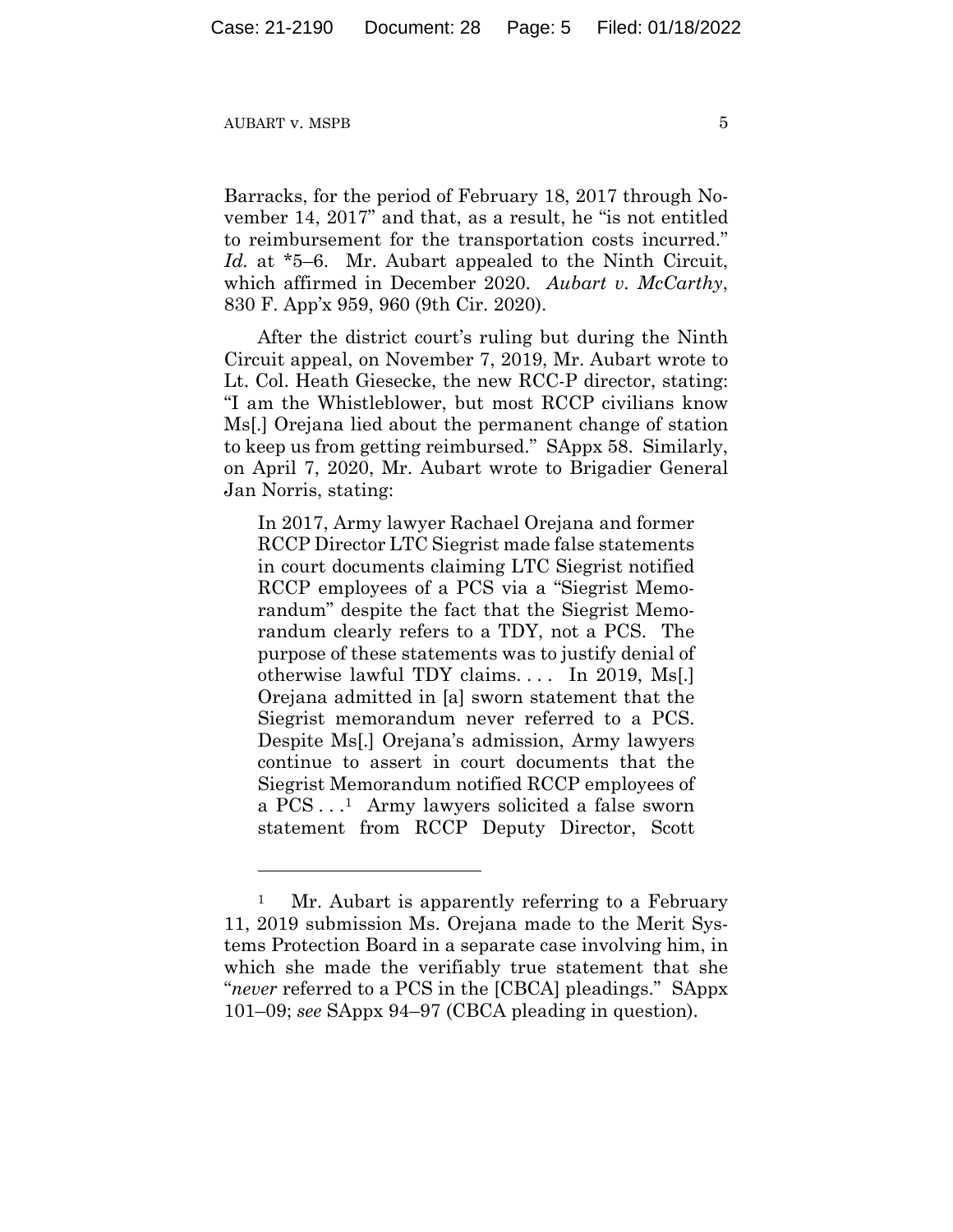Chilson, which claimed the Siegrist Memorandum notified RCCP employees "that their duty station was being moved to Schofield Barracks because the office at Fort Shafter was no longer available." The obvious purpose of this statement was to further the Army's false narrative of a PCS. The statement is patently false, not only because it falsely claims a PCS, but also because the Fort Shafter office was always intended to be, and obviously continues to be, available.

SAppx 59. Those are the disclosures Mr. Aubart now asserts constituted protected whistleblowing.

On May 1, 2020, RCC-P Deputy Director Chilson sent Mr. Aubart a Notice of Proposed Removal for conduct unbecoming a supervisor. SAppx 71–75. On May 26, 2020, Mr. Aubart filed a whistleblower retaliation complaint with the Office of Special Counsel (OSC), pursuant to 5 U.S.C. § 1214(a)(1)(A), seeking corrective action for alleged "prohibited personnel practice[s]" by the Army, namely, retaliation for whistleblowing in violation of the WPA, codified as relevant at 5 U.S.C.  $\S 2302(b)(8)$ , (9). The OSC complaint is not in the record, but the Board decision now before us indicates that, in the complaint, Mr. Aubart claimed that his employers had retaliated by creating a hostile work environment and suggesting his removal in response to his emails to Lt. Col. Giesecke and Brig. Gen. Norris—which he alleged constituted reports that Ms. Orejana, Lt. Col. Siegrist, and Deputy Director Chilson violated 18 U.S.C. § 1001 (prohibiting materially false statements in connection with official proceedings) during the CBCA and district court proceedings. SAppx 7–13. OSC closed its investigation without action. Mr. Aubart then filed an IRA appeal with the Board. SAppx 35–76; *see also* SAppx 90–149 (responses to order to provide evidence).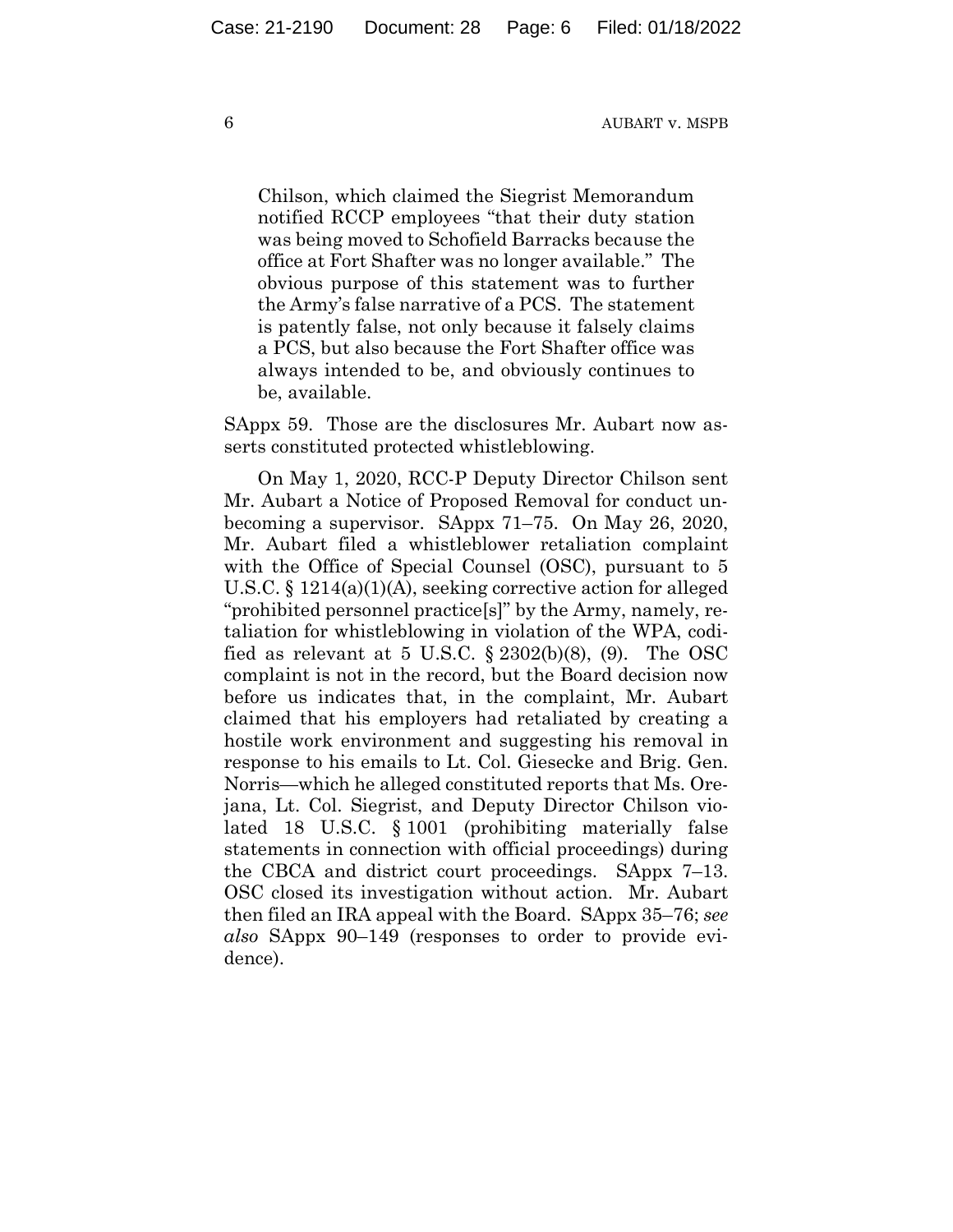The Army moved to dismiss the appeal for lack of jurisdiction, which an administrative judge for the Board granted in an initial decision on October 23, 2020. First, the administrative judge determined that Mr. Aubart had exhausted his remedies before OSC. SAppx 10. Next, the administrative judge surveyed the relevant statements and concluded that Mr. Aubart failed to nonfrivolously allege that he had a reasonable belief that Ms. Orejana and Lt. Col. Siegrist violated § 1001 in their CBCA submissions, which asserted that the Siegrist Memorandum notified RCC-P employees that their "official duty station" had been changed. SAppx 13–18. Although Mr. Aubart argued that the Siegrist Memorandum "did not constitute a change in his official duty station," the administrative judge rejected the argument, stating that it "boil[ed] down to how the relocation should be legally characterized as opposed to any evidence of a factual misrepresentation by the agency." SAppx 17. Similarly, the administrative judge concluded that Mr. Aubart failed to nonfrivolously allege that he had a reasonable belief that Deputy Directory Chilson violated § 1001 by stating in his July 2019 declaration in district court that Lt. Col. Siegrist informed the RCC-P employees that their "duty station was being moved . . . because the office at Fort Shafter was no longer available." SAppx 18–20. The administrative judge noted Mr. Aubart's contention that the Fort Shafter office was still available for storing equipment, furniture, and other items during the renovation, but determined that "[w]hile Chilson could have added that the reason the Fort Shafter office space was not available was due to it being renovated[,] I do not find [that] this lack of detail makes his statement false." SAppx 19. Accordingly, the administrative judge dismissed the appeal for lack of jurisdiction. SAppx 20.

Mr. Aubart initially petitioned for review by the Board, but he withdrew that request, and, as a result, the initial decision become the final decision of the Board on August 12, 2021. SAppx 1. Mr. Aubart timely appealed to this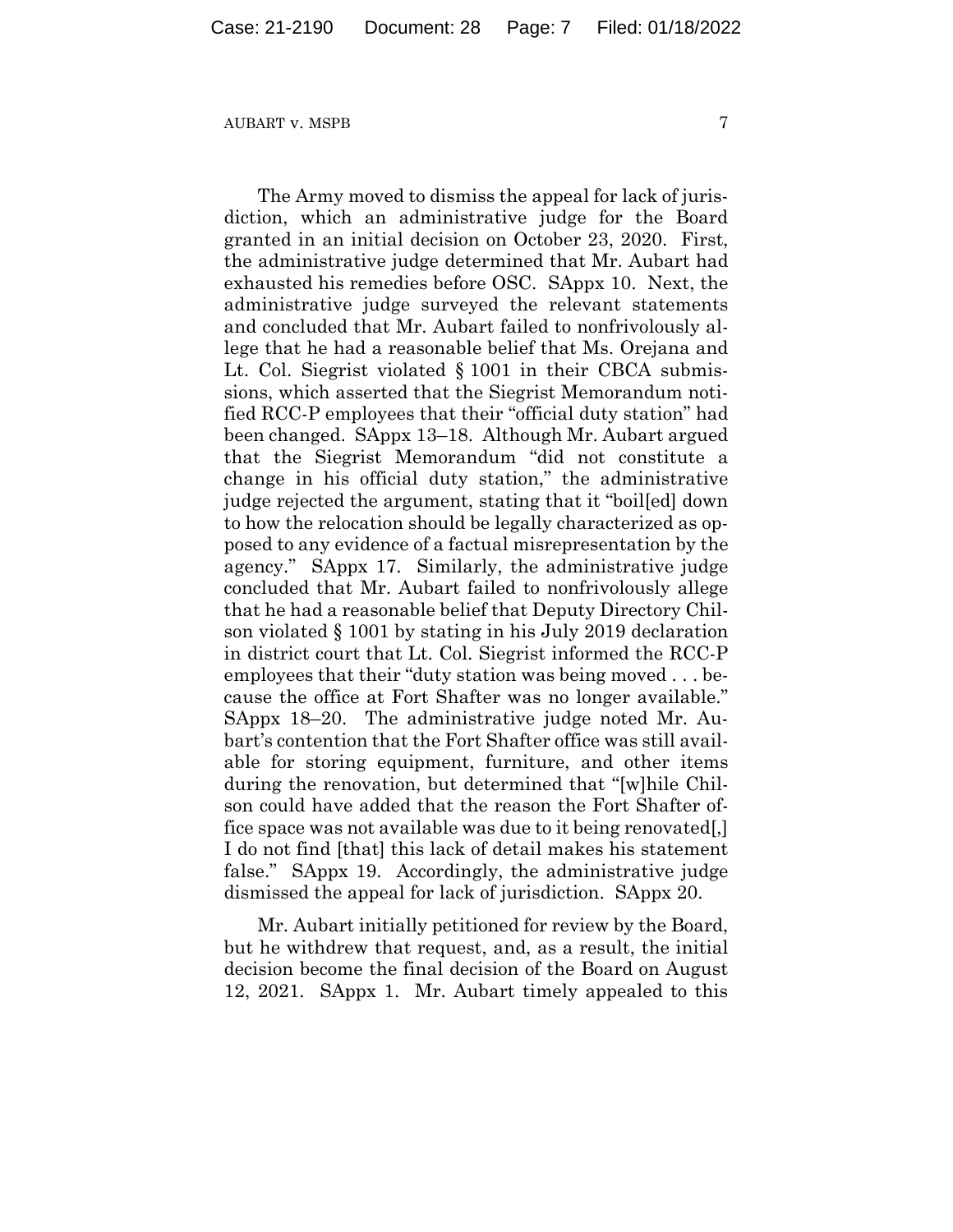court. 5 U.S.C. § 7703(b)(1)(B); *Jones v. Dep't of Health & Human Servs.*, 834 F.3d 1361, 1364–66 (Fed. Cir. 2016) (permitting notice of appeal to be filed before initial decision becomes final decision of the Board). We have jurisdiction under 28 U.S.C. § 1295(a)(9).

II

We must affirm the Board's decision unless it is "(1) arbitrary, capricious, an abuse of discretion, or otherwise not in accordance with law; (2) obtained without procedures required by law, rule, or regulation having been followed, or (3) unsupported by substantial evidence." 5 U.S.C. § 7703(c). "Whether the board had jurisdiction to adjudicate a case is a question of law, which we review de novo." *Forest v. Merit Sys. Prot. Bd.*, 47 F.3d 409, 410 (Fed. Cir. 1995).

The Board has jurisdiction over an IRA appeal under the WPA if the appellant, having exhausted the possibility of OSC administrative remedies, makes to the Board "nonfrivolous allegations" that (1) the appellant engaged in whistleblowing activity by making a protected disclosure under 5 U.S.C. § 2302(b)(8) (or § 2302(b)(9)(A)(i), (B), (C), or (D), which are not at issue here) and (2) the disclosure was a contributing factor in the agency's decision to take or fail to take, or the agency's threats to take or fail to take, a "personnel action" against the appellant. 5 U.S.C. § 1221(a); *id.* § 2302(b)(8); *see Hessami v. Merit Sys. Prot. Bd.*, 979 F.3d 1362, 1367 (Fed. Cir. 2021); *Cahill v. Merit Sys. Prot. Bd.*, 821 F.3d 1370, 1373 (Fed. Cir. 2016); *Kahn v. Dep't of Justice*, 528 F.3d 1336, 1341 (Fed. Cir. 2008); *Yunus v. Dep't of Veterans Affairs*, 242 F.3d 1367, 1371–72 (Fed. Cir. 2001). A protected disclosure is one that the employee "reasonably believes evidences (i) any violation of any law, rule, or regulation, or (ii) gross mismanagement, a gross waste of funds, an abuse of authority, or a substantial and specific danger to public health or safety." 5 U.S.C § 2302(b)(8). And an employee's belief is reasonable if "a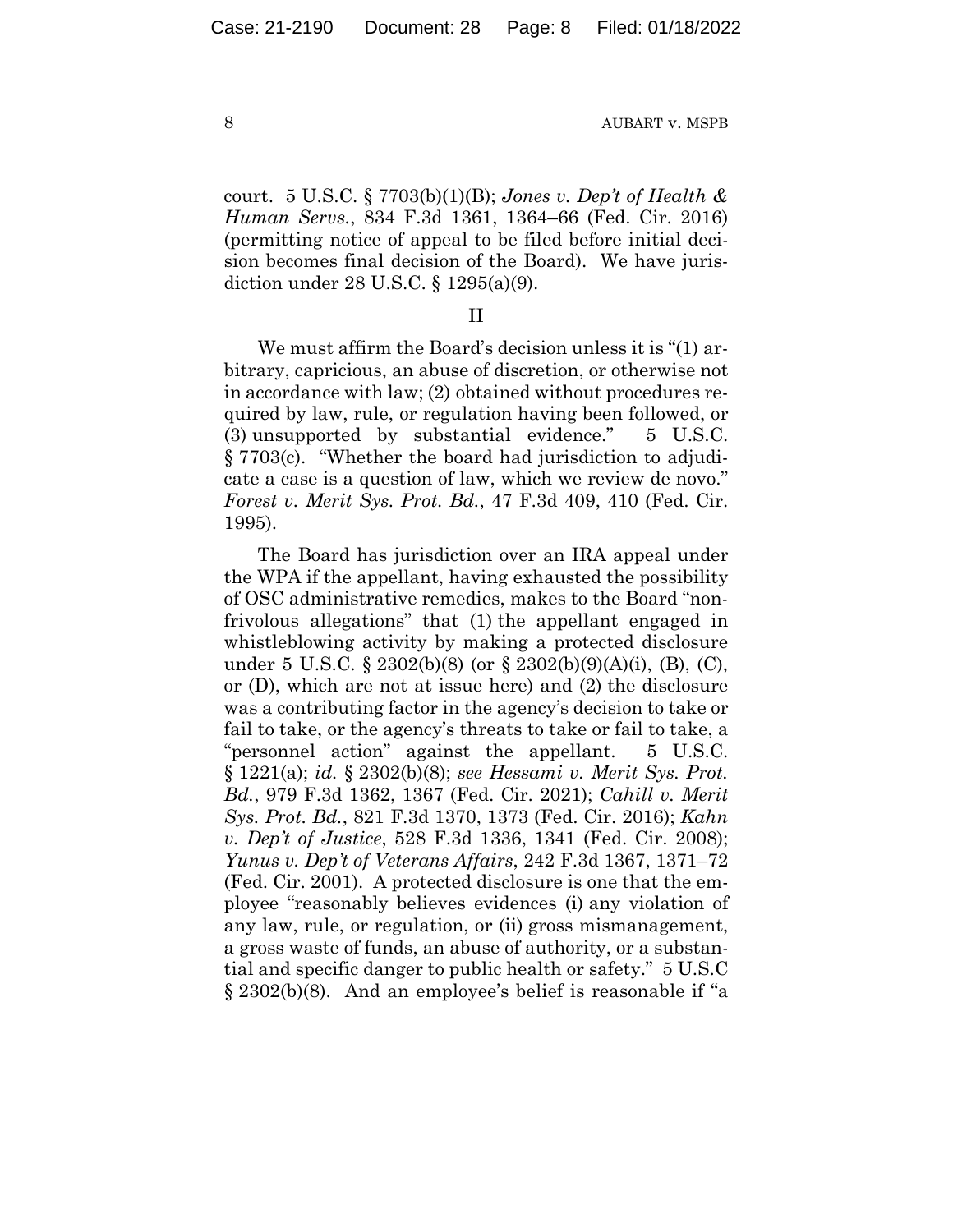disinterested observer with knowledge of the essential facts known to and readily ascertainable by the employee [could] reasonably conclude that the actions of the government" come within one of the protected categories. *Lachance v. White*, 174 F.3d 1378, 1380–81 (Fed. Cir. 1999); *cf. Baldwin v. Dep't of Veterans Affairs*, 113 M.S.P.R. 469, 477–78 (M.S.P.B. 2010) ("Because the inquiry is whether a disinterested observer with knowledge of the essential facts known to and readily ascertainable by the employee could reasonably conclude that the actions evidenced a violation of law, we consider concepts of criminal law from a layman's perspective as well as in a legal sense." (citation omitted)).

Mr. Aubart argues on appeal that the Board's decision "failed to properly apply the non-frivolous standard at the jurisdictional stage." Informal Reply Br. 12–15; *see also*  Informal Opening Br. 2–3.2 We disagree. A nonfrivolous

<sup>2</sup> Various new arguments presented in Mr. Aubart's reply in this court are forfeited. Informal Reply Br. 1–12 (primarily contending that transfer was not in accordance 5 U.S.C. § 5737). Mr. Aubart did not present those arguments in his opening brief to this court, Informal Opening Br. 2–3; nor are such arguments reflected in Mr. Aubart's submissions to the Board now filed with us, SAppx 35–42; SAppx 90–93. Moreover, it appears (but given our finding of forfeiture we need not decide) that Mr. Aubart's § 5737 based arguments would require us to redecide factual and legal issues—concerning the character of his change of duty station to Schofield and his corresponding entitlement to compensation—that the district court already decided adversely to Mr. Aubart in the Hawaii litigation, issues he is precluded from relitigating here. *See Morgan v. Dep't of Energy*, 424 F.3d 1271, 1274–76 (Fed. Cir. 2005); *Kroeger v. U.S. Postal Serv.*, 865 F.2d 235, 239 (Fed Cir. 1988);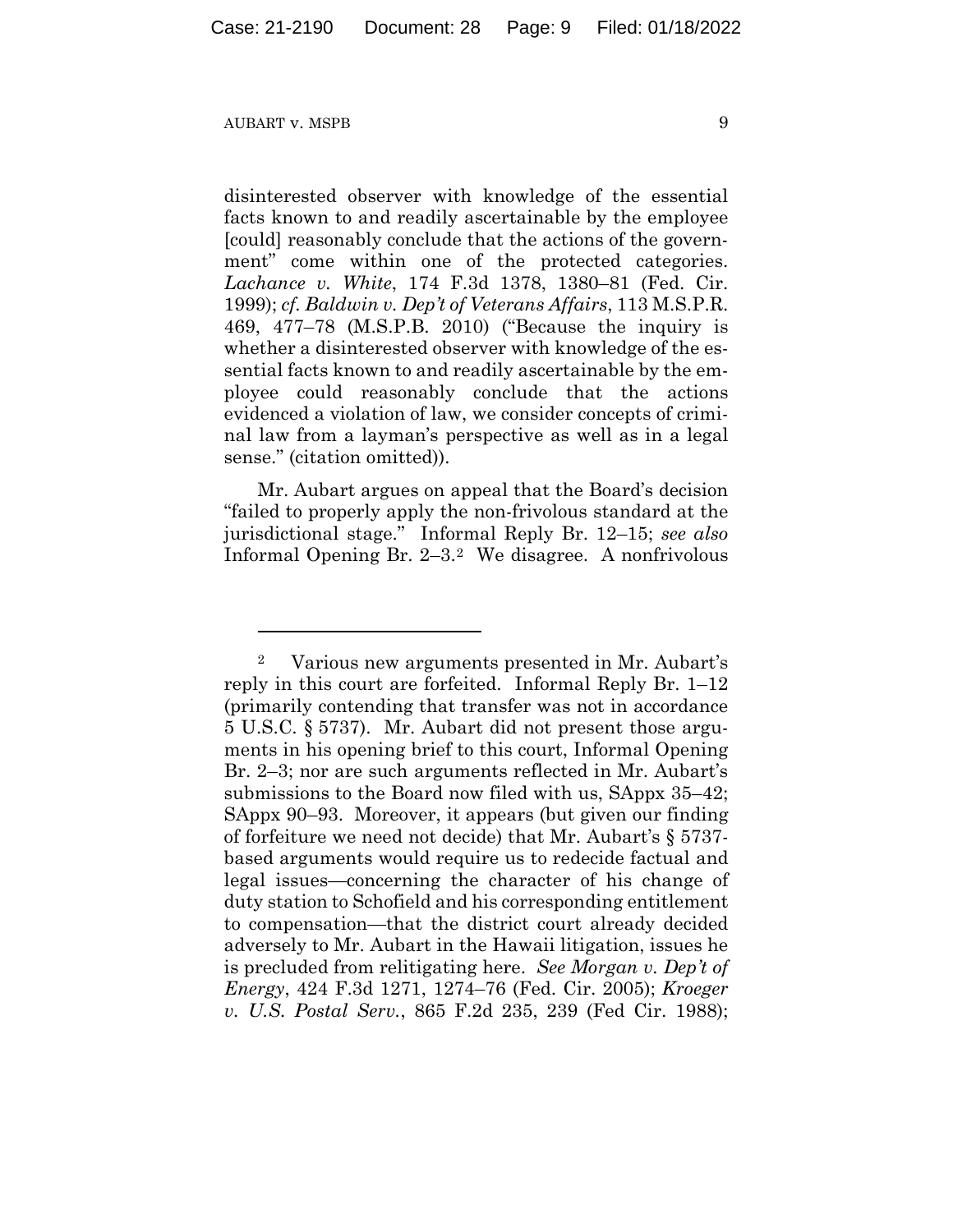allegation "is an assertion that, if proven, could establish the matter at issue" under the WPA requirements; it must be plausible on its face and more than conclusory. 5 C.F.R. § 1201.4(s); *see Hessami*, 979 F.3d at 1367–69; *Yunus*, 242 F.3d at 1371–72. As a result, the key question here is whether Mr. Aubart *plausibly* alleged (after the Hawaii district court ruling) that a disinterested observer, privy to all essential facts known and readily ascertainable to Mr. Aubart, would reasonably conclude that Ms. Orejana, Lt. Col. Siegrist, and Deputy Director Chilson "knowingly and willfully" made "materially false, fictitious, or fraudulent statement[s] or representation[s]" in matters "within the jurisdiction of the executive, legislative, or judicial branch of Government of the United States." 18 U.S.C. § 1001(a); *see, e.g.*, *United States v. Litvak*, 808 F.3d 160, 170 (2d Cir. 2015).3 We agree with the Board that Mr. Aubart did not (and could not) plausibly allege that any disinterested observer, even a layperson, would reasonably believe that the named individuals violated § 1001.

First, no such reasonable belief is possible regarding Ms. Orejana and Lt. Col. Siegrist's statements in their CBCA submissions that the Siegrist Memorandum notified RCC-P employees that their "official duty station" had been changed—even though the Siegrist Memorandum did not itself use the term "official duty station" and did repeatedly

*Mother's Rest., Inc. v. Mama's Pizza, Inc.*, 723 F.2d 1566, 1569–73 & n.4 (Fed. Cir. 1983).

<sup>3</sup> We, like the Board, focus on 18 U.S.C. § 1001 because that is the statute Mr. Aubart himself identified in his IRA appeal. SAppx 35. And we do not find that Mr. Aubart's statements and the circumstances surrounding them clearly implicate another identifiable violation of law, rule, or regulation. *Langer v. Dep't of the Treasury*, 265 F.3d 1259, 1266 (Fed. Cir. 2001); *see also Griesbach v. Dep't of Veterans Affairs*, 705 F. App'x 962, 965 (Fed. Cir. 2017).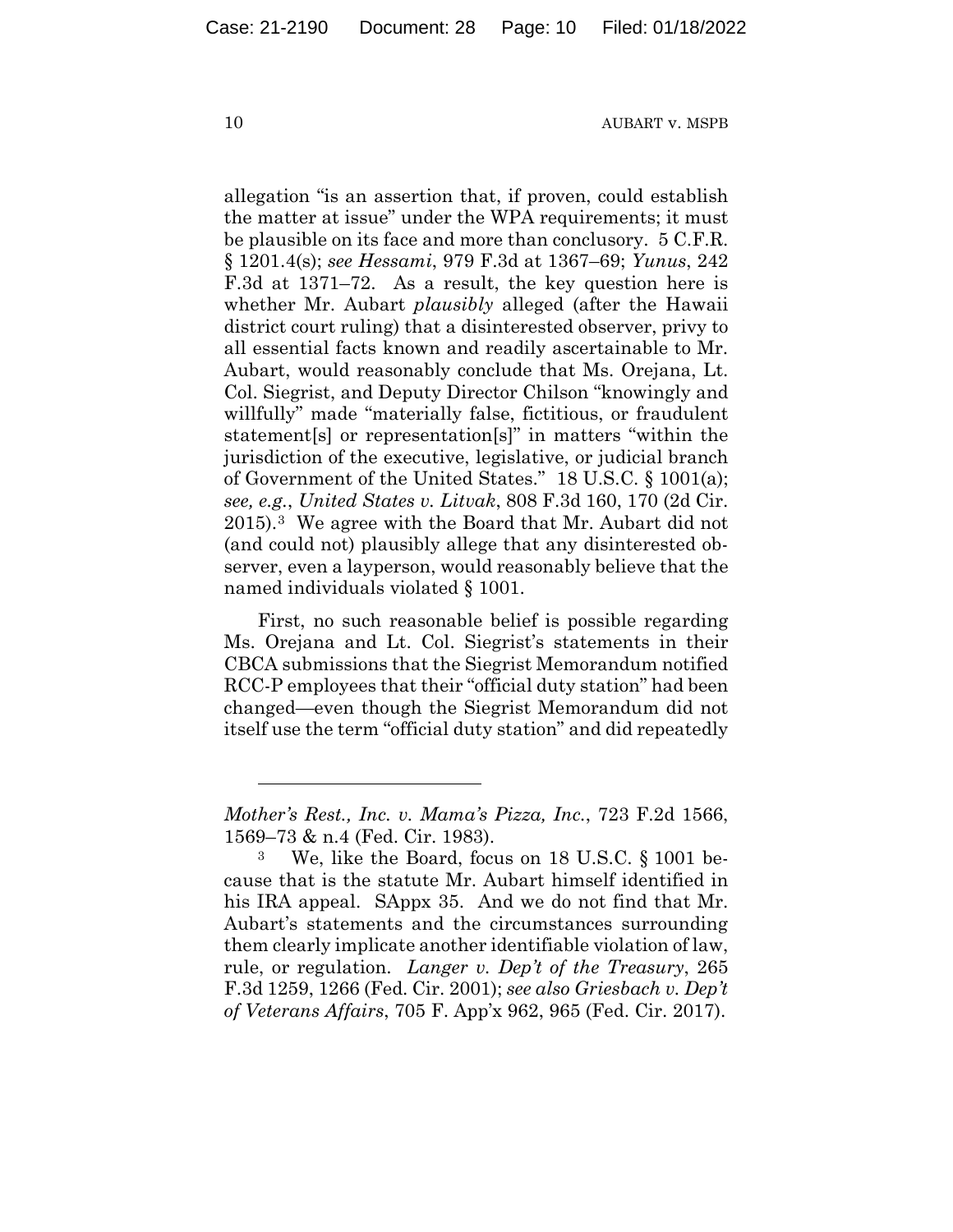use the word "temporary." *Compare* SAppx 43 (Siegrist Memorandum), *with* SAppx 94–99 (CBCA submissions). The district court in Mr. Aubart's Hawaii litigation explained why the Siegrist Memorandum, properly read, treated Mr. Aubart's permanent duty station as changed, given the technical definitions set forth in the applicable law and regulations. *Aubart*, 2019 WL 3892408, at \*5–6. As a result, no disinterested observer, aware of the district court litigation as Mr. Aubart certainly was (when he made the asserted whistleblowing disclosures), could reasonably believe that Ms. Orejana and Lt. Col. Siegrist's statements making essentially the same legal arguments that the district court ratified had knowingly and willfully made materially false statements in violation of § 1001(a). *See id.*  (using "official duty station" and "permanent duty station" interchangeably); Informal Reply Br. 3 (Mr. Aubart recognizing that "permanent duty station" is synonymous with "official station"); SAppx 91 (same).4

Second, no disinterested observer could reasonably believe that Deputy Directory Chilson violated § 1001 by stating in his July 2019 declaration in district court that Lt. Col. Siegrist informed the RCC-P employees that their "duty station was being moved . . . because the office at Fort Shafter was no longer available." SAppx 55–56. For the same reasons described above, there is no possible

<sup>4</sup> The same conclusion applies to Mr. Aubart's comparable assertion about the U.S. Attorney's office's arguments to the Hawaii district court about the legal character of the change. *See* SAppx 18 n.4. Given our conclusions, we need not reach the question of the applicability here of 18 U.S.C. § 1001(b), which provides: "Subsection (a) does not apply to a party to a judicial proceeding, or that party's counsel, for statements, representations, writings or documents submitted by such party or counsel to a judge or magistrate in that proceeding."